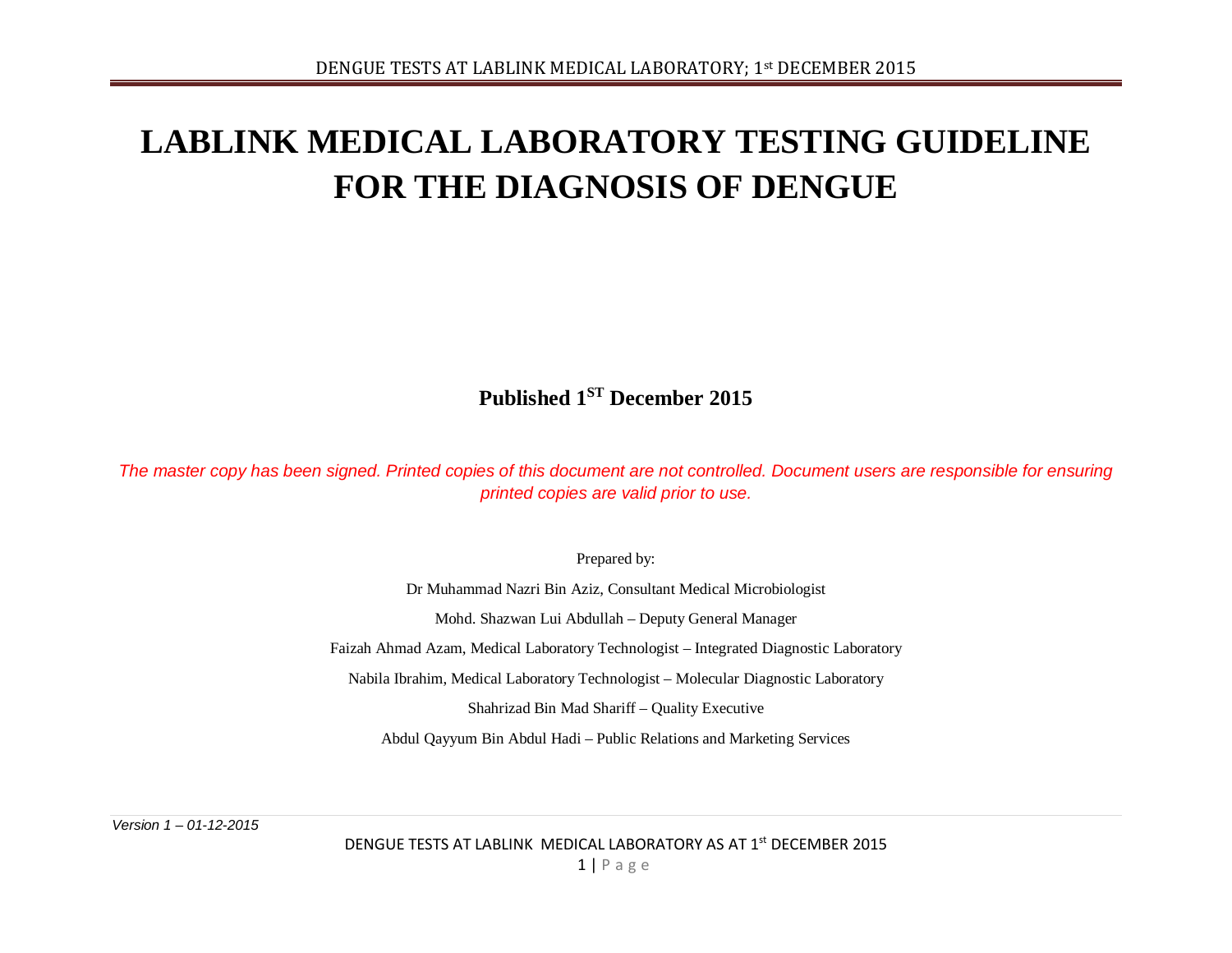|--|

| No. | <b>Test / Objective</b>                                                                                                                                                                                                                                                                                                | <b>Specimen</b>                                 | <b>Container</b>                                                                                                                                                            | <b>Transportation</b><br><b>Requirement</b>                                                                               | <b>Method</b>                       | <b>Note</b>                                                                                                                                                                                                                                                                                                                                                                                                                                                                                                                                                                                                                               |
|-----|------------------------------------------------------------------------------------------------------------------------------------------------------------------------------------------------------------------------------------------------------------------------------------------------------------------------|-------------------------------------------------|-----------------------------------------------------------------------------------------------------------------------------------------------------------------------------|---------------------------------------------------------------------------------------------------------------------------|-------------------------------------|-------------------------------------------------------------------------------------------------------------------------------------------------------------------------------------------------------------------------------------------------------------------------------------------------------------------------------------------------------------------------------------------------------------------------------------------------------------------------------------------------------------------------------------------------------------------------------------------------------------------------------------------|
| 1.  | Test:<br>Dengue NS1<br>Antigen<br>Objective:<br>Serological<br>detection of<br>dengue virus NS1<br>antigen in human<br>serum, plasma or<br>whole blood.<br>Note:<br>The NS1 Ag is expected<br>to be detected 1 day<br>after the onset of fever<br>and persist up to 9 days<br>in both primary and<br>secondary dengue. | Venous<br><b>Blood</b><br>(Serum and<br>Plasma) | Plain Tube or<br><b>Plain Tube</b><br>with Serum<br>Separator.<br><b>OR</b><br>Li-heparin<br>tube<br>OR<br><b>EDTA</b> tube<br>OR<br>Li-heparin<br>with plasma<br>separator | Plasma and<br>Serum<br>4 weeks at 2-8<br>$^{\circ}$ C<br>7 days at 25 °C<br>3 month at -<br>20°C (frozen 5<br>times only) | Immuno-<br>chromatographic<br>Assay | Limitations of the test<br>Note 1:<br>A negative result can occur if the quantity<br>of Dengue virus NS1 antigen present in the<br>specimen is below the detection limits of<br>the assay, or the antigens that are detected<br>are not present during the stage of disease<br>in which a sample is collected.<br>Note 2:<br>A negative test result cannot exclude a<br>recent infection.<br>Note 3:<br>The presence of detectable Dengue NS1 Ag<br>may mean positive for early Dengue<br>infection. As with all diagnostic tests, all<br>results must be considered with other<br>clinical<br>information available to the<br>physician. |

*Version 1 – 01-12-2015*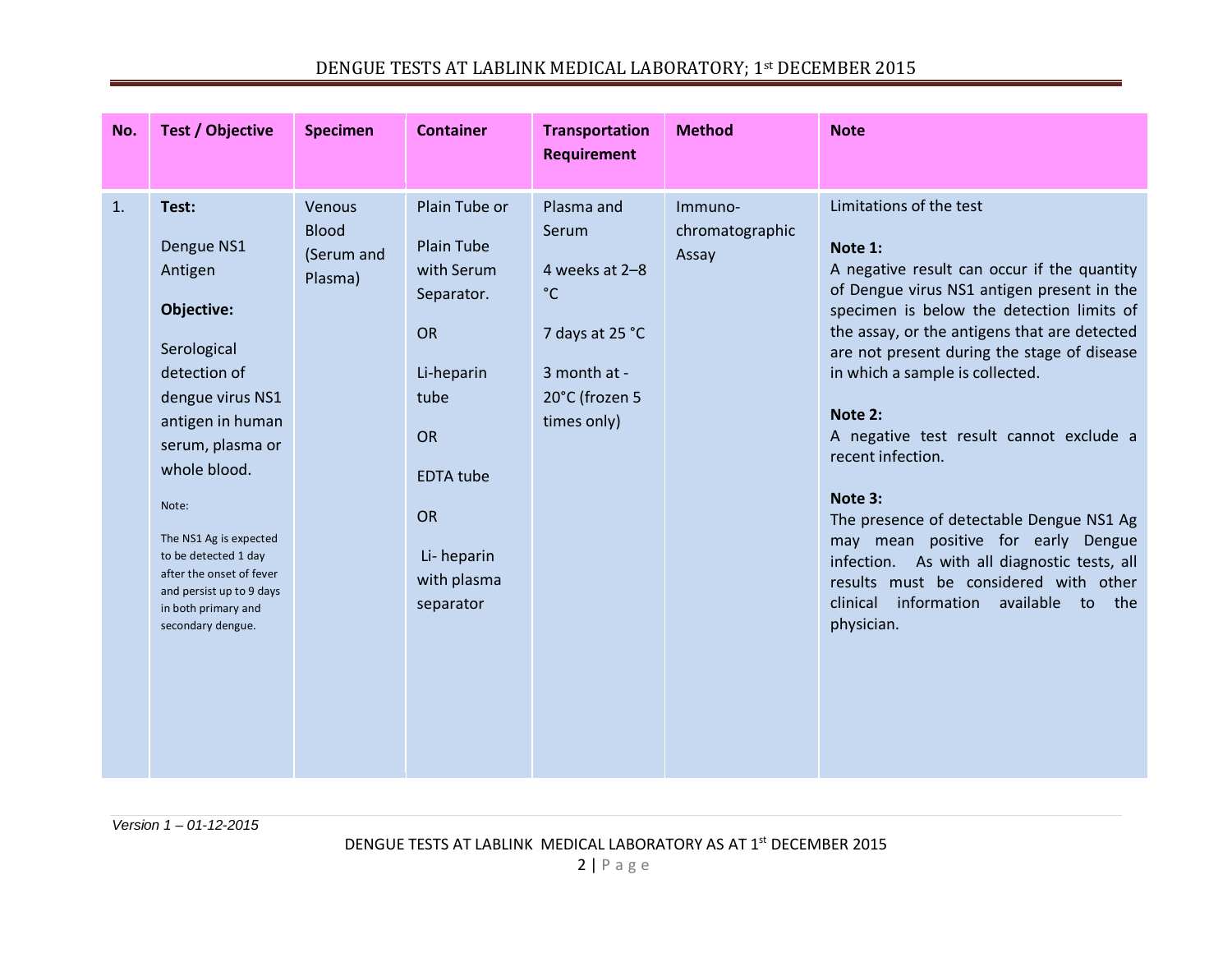| No. | <b>Test</b>                                                                                                                                                                                                                                                                                                                                                                                                     | <b>Specimen</b>                                 | <b>Container</b>                                                                                                                                   | <b>Transportation</b><br><b>Requirement</b>                                                         | <b>Method</b>                       | <b>Note</b>                                                                                                                                                                                                                                                                                                                                                                                                                                                                                                                                                                                                                                                                                                                                                                                                                                                                          |
|-----|-----------------------------------------------------------------------------------------------------------------------------------------------------------------------------------------------------------------------------------------------------------------------------------------------------------------------------------------------------------------------------------------------------------------|-------------------------------------------------|----------------------------------------------------------------------------------------------------------------------------------------------------|-----------------------------------------------------------------------------------------------------|-------------------------------------|--------------------------------------------------------------------------------------------------------------------------------------------------------------------------------------------------------------------------------------------------------------------------------------------------------------------------------------------------------------------------------------------------------------------------------------------------------------------------------------------------------------------------------------------------------------------------------------------------------------------------------------------------------------------------------------------------------------------------------------------------------------------------------------------------------------------------------------------------------------------------------------|
| 2.  | Test:<br>Dengue IgG/IgM<br>Objective:<br>Serological<br>detection of IgM<br>and IgG<br>antibodies to<br>dengue virus in<br>human serum<br>and plasma.<br>Note:<br>Primary dengue is<br>characterized by the<br>presence of detectable<br>IgM 3-5 days after the<br>onset of infection.<br>Secondary dengue is<br>characterized by the<br>elevation of specific IgG<br>1-2 days after the onset<br>of infection. | Venous<br><b>Blood</b><br>(Serum and<br>Plasma) | Plain Tube or<br><b>Plain Tube</b><br>with Serum<br>Separator.<br><b>OR</b><br><b>EDTA Tube</b><br>OR<br>Citrate tube<br><b>OR</b><br>Heparin tube | Plasma or<br>Serum<br>7 days at 2-8 °C<br>>7 days at -<br>20°C (frozen<br>and thaw 3<br>times only) | Immuno-<br>chromatographic<br>Assay | <b>Limitation of the test</b><br>Note 1:<br>This test detects the presence of antibodies to<br>dengue virus in the specimen and should not be<br>used as the sole criterion for the diagnosis of<br>dengue virus infection. A negative results does<br>not preclude the possibility of an early infection.<br>Note 2:<br>In early infections and some secondary<br>infections, detectable levels of IgM antibodies<br>may be low. Some patients may not produce<br>detectable levels of antibody within the first<br>seven to ten days after infection.<br>Note 3:<br>Serological cross-reactivity across the flavi virus<br>group is common eg. St. Louis encephalitis,<br>Japanese encephalitis, West Nile and yellow<br>fever virus.<br>Note 4:<br>As with all diagnostic tests, all results must be<br>considered with other clinical information<br>available to the physician. |

*Version 1 – 01-12-2015*

DENGUE TESTS AT LABLINK MEDICAL LABORATORY AS AT 1<sup>st</sup> DECEMBER 2015

3 | Page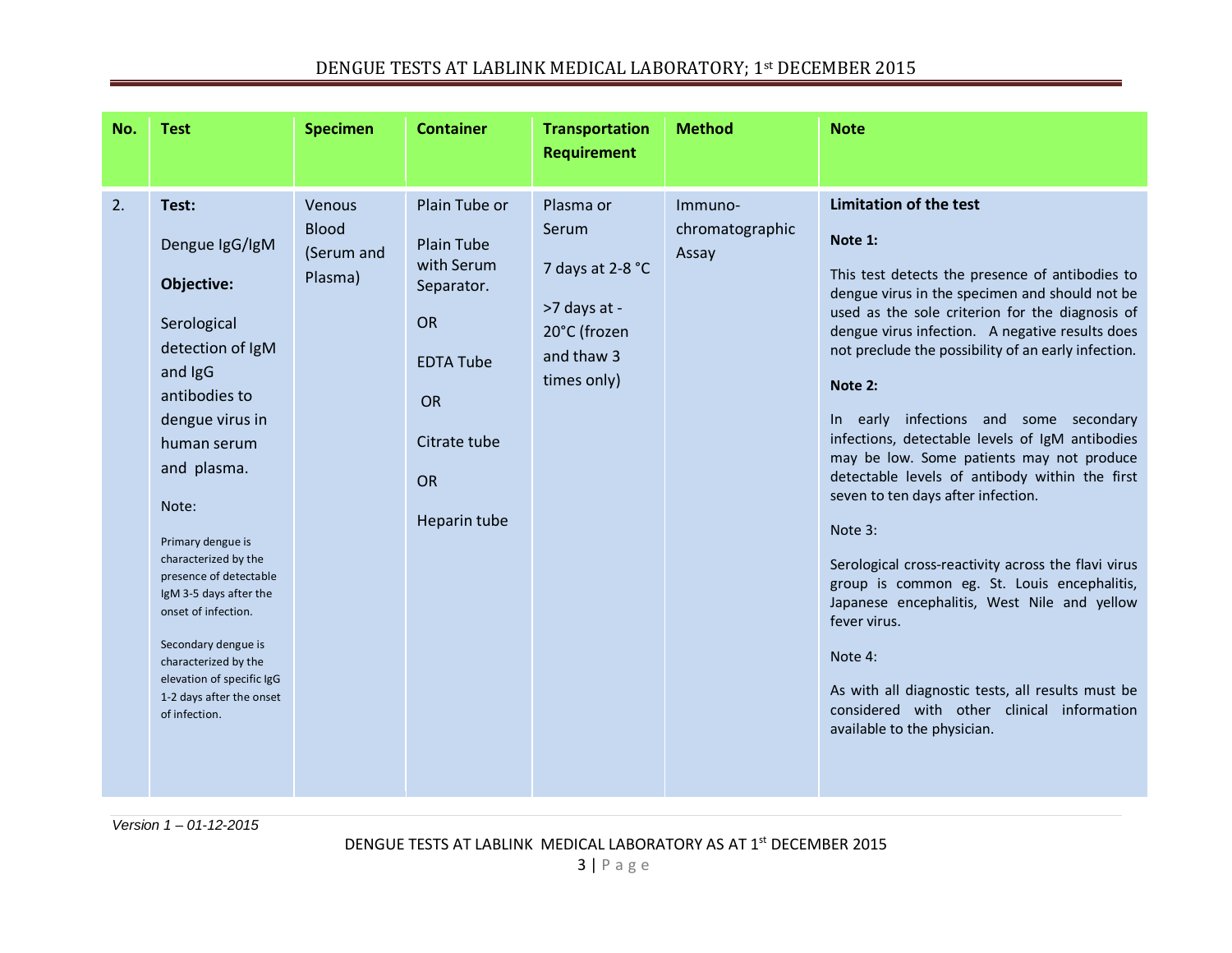|--|

| No. | <b>Test</b>                                                                                                 | <b>Specimen</b>                         | <b>Container</b>                                                                                                        | <b>Transportation</b><br><b>Requirement</b> | <b>Method</b>                     | <b>Note</b>                                                                                                                                                                                                                                                                                                                                                                                                                                                                                                                                                                                                                                                               |
|-----|-------------------------------------------------------------------------------------------------------------|-----------------------------------------|-------------------------------------------------------------------------------------------------------------------------|---------------------------------------------|-----------------------------------|---------------------------------------------------------------------------------------------------------------------------------------------------------------------------------------------------------------------------------------------------------------------------------------------------------------------------------------------------------------------------------------------------------------------------------------------------------------------------------------------------------------------------------------------------------------------------------------------------------------------------------------------------------------------------|
| 3.  | Test:<br>Dengue PCR<br>Objective:<br>Screening of four<br>serotypes of<br>Dengue virus, Den<br>1, 2, 3 & 4. | Whole Blood,<br>Plasma,<br>serum & CSF. | <b>EDTA Tube or</b><br><b>EDTA Tube</b><br>with Plasma<br>Separator or<br><b>Plain Tube</b><br>with Serum<br>Separator. | $2 - 8 °C$                                  | Multiplex<br><b>Real-Time PCR</b> | Note 1:<br>A positive result is a definitive proof of current<br>infection and it usually confirms the infecting<br>serotypes as well.<br>Note 2:<br>Negative results do not preclude infection and<br>could potentially occur when the concentration<br>of organisms in the specimen is below the limit<br>of detection.<br>Note 3:<br>The use of additional laboratory testing and<br>clinical presentation must be taken into<br>consideration in order to obtain the final<br>diagnosis of infective agents.<br>Note 4:<br>If PCR results are negative, Dengue IgM/IgG/NS1<br>antigen should be considered, especially 5 days<br>or more after the onset of symptoms. |

*Version 1 – 01-12-2015*

DENGUE TESTS AT LABLINK MEDICAL LABORATORY AS AT 1<sup>st</sup> DECEMBER 2015

4 | Page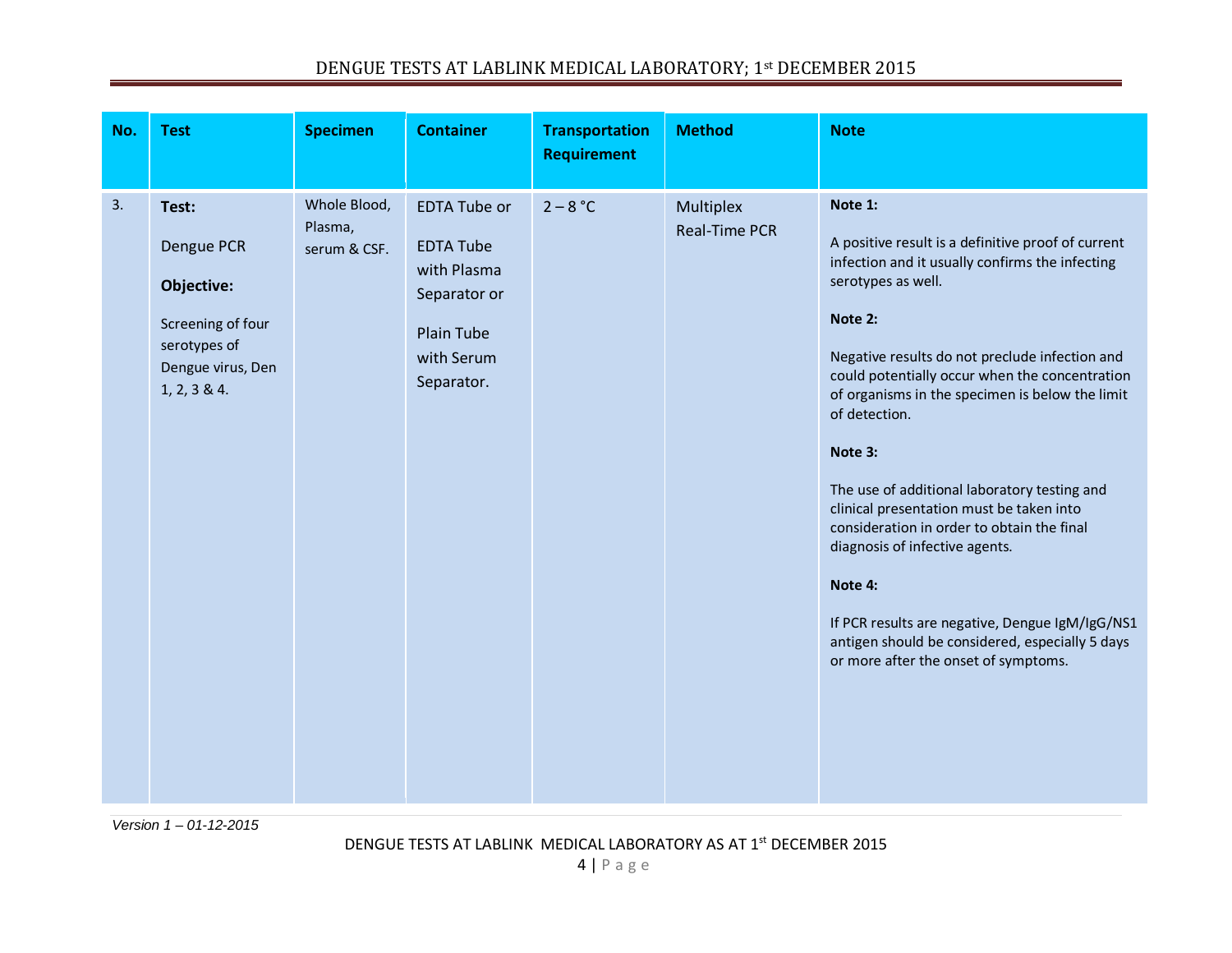| <b>Whole Blood</b><br>Test:<br><b>EDTA Tube or</b><br>$2 - 8 °C$<br><b>Real Time PCR</b><br>Note 1<br>or Plasma or<br>PCR for Tropical<br><b>CITRATE Tube</b><br>The positive result does not distinguish<br><b>Early Morning</b><br>Pathogen Panel 1<br>between latent and active pathogen<br><b>First Void</b><br>and<br>Urine.<br>infection.<br>Objective:<br>Urine<br>Note 2:<br>Multiplex real-<br>Container<br>Note 1:<br>time PCR test for<br>Negative results do not preclude infection<br>the qualitative<br>and could potentially occur when the<br>Combine<br>detection of<br>concentration of organisms in the specimen<br>WB/Plama<br>Note: Heparin<br>Dengue Virus<br>is below the limit of detection.<br>with Urine for<br>tube not<br>RNA,<br>extraction.<br>recommended<br>Note 3:<br>Chikungunya | No. | <b>Test</b>     | <b>Specimen</b> | <b>Container</b> | <b>Transportation</b><br><b>Requirement</b> | <b>Method</b> | <b>Note</b> |
|--------------------------------------------------------------------------------------------------------------------------------------------------------------------------------------------------------------------------------------------------------------------------------------------------------------------------------------------------------------------------------------------------------------------------------------------------------------------------------------------------------------------------------------------------------------------------------------------------------------------------------------------------------------------------------------------------------------------------------------------------------------------------------------------------------------------|-----|-----------------|-----------------|------------------|---------------------------------------------|---------------|-------------|
| The use of additional laboratory testing and<br>Nile Virus RNA,<br>clinical presentation must be taken into<br>Leptospiral spp.<br>consideration in order to obtain the final<br>DNA, Rickettsia<br>diagnosis of infectious agents.<br>spp. DNA,<br>Salmonella spp.<br>DNA&<br>Plasmodium spp.<br>DNA.                                                                                                                                                                                                                                                                                                                                                                                                                                                                                                             | 4.  | Virus RNA, West |                 |                  |                                             |               |             |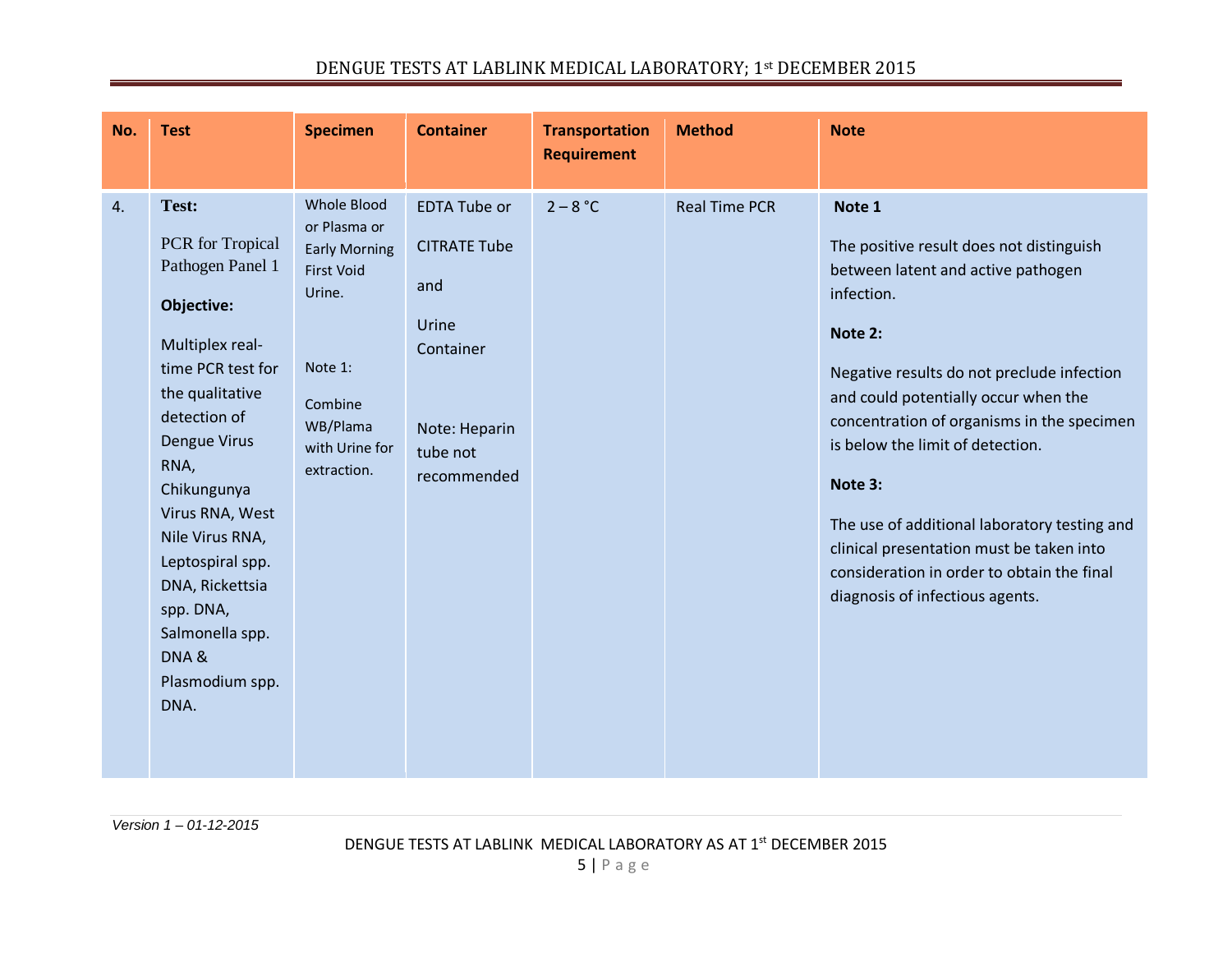## ATTACHMENT 1 : COURSE OF DENGUE ILLNESS

| <b>Course of</b><br>dengue illness  | <b>FEBRILE</b>                        |          |  | <b>CRITICAL</b>              |                                                    |                 | <b>RECOVERY</b>                      |  |  |         |  |  |  |
|-------------------------------------|---------------------------------------|----------|--|------------------------------|----------------------------------------------------|-----------------|--------------------------------------|--|--|---------|--|--|--|
| Days of illness                     | $\overline{3}$<br>1<br>$\overline{2}$ |          |  | 4<br>$\overline{\mathbf{5}}$ |                                                    | 6               | $\overline{7}$<br>8<br>10<br>9       |  |  |         |  |  |  |
| <b>Temperature</b>                  |                                       |          |  |                              |                                                    |                 |                                      |  |  |         |  |  |  |
| <b>Potential</b><br>clinical issues | Dehydration                           |          |  |                              | <b>Shock / Bleeding</b><br><b>Organ Impairment</b> |                 | <b>Reabsorption / Fluid overload</b> |  |  |         |  |  |  |
| Laboratory<br>changes               | Hematocrit                            |          |  |                              |                                                    | <b>Platelet</b> |                                      |  |  |         |  |  |  |
| <b>Serology</b><br>and virology     |                                       | Viraemia |  |                              |                                                    |                 |                                      |  |  | lgM/lgG |  |  |  |

*Version 1 – 01-12-2015*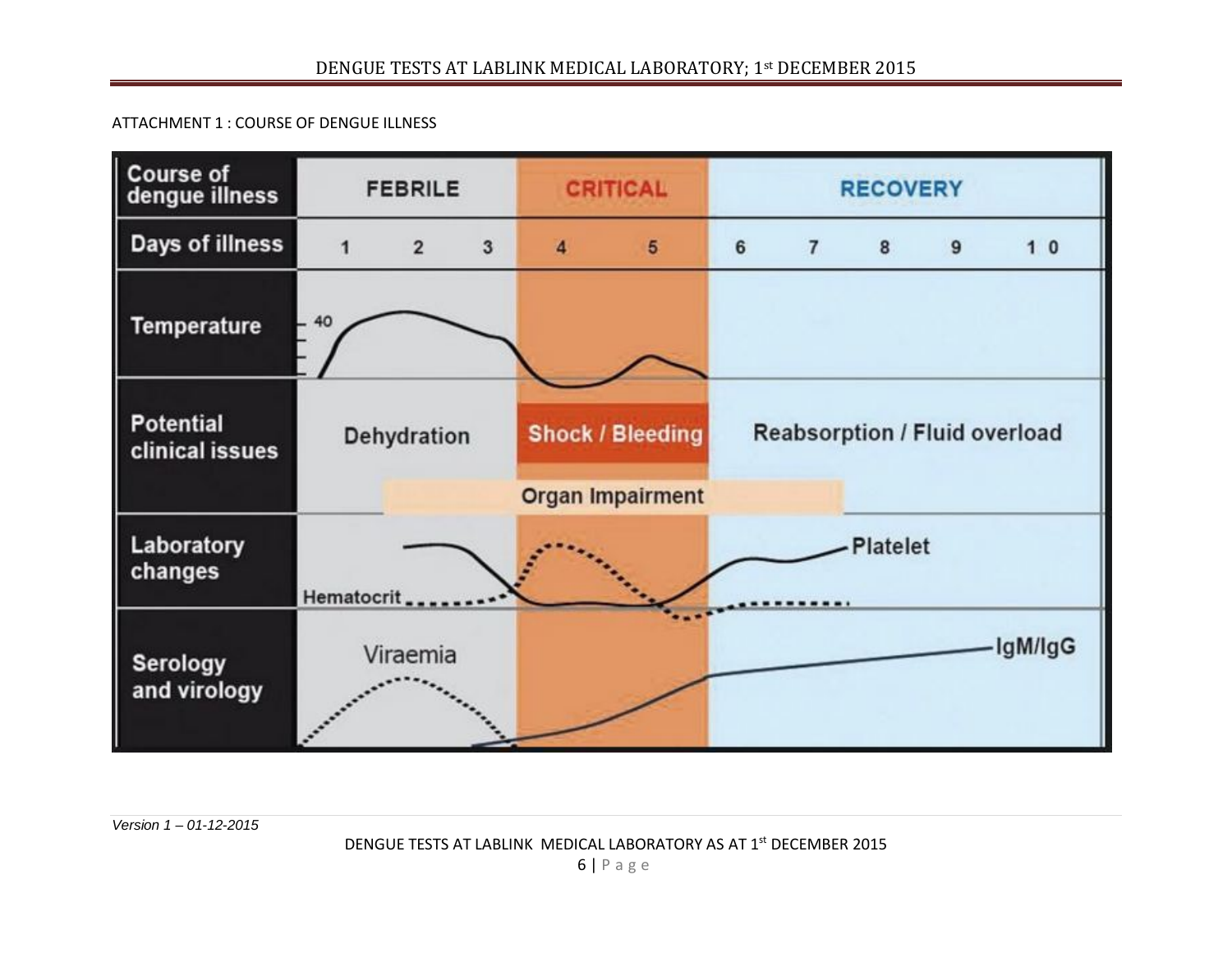**ATTACHMENT 2: DIAGNOSTIC MARKERS OF DENGUE INFECTION; NS1 ANTIGEN, DENGUE IgG & DENGUE IgM.**



*Version 1 – 01-12-2015*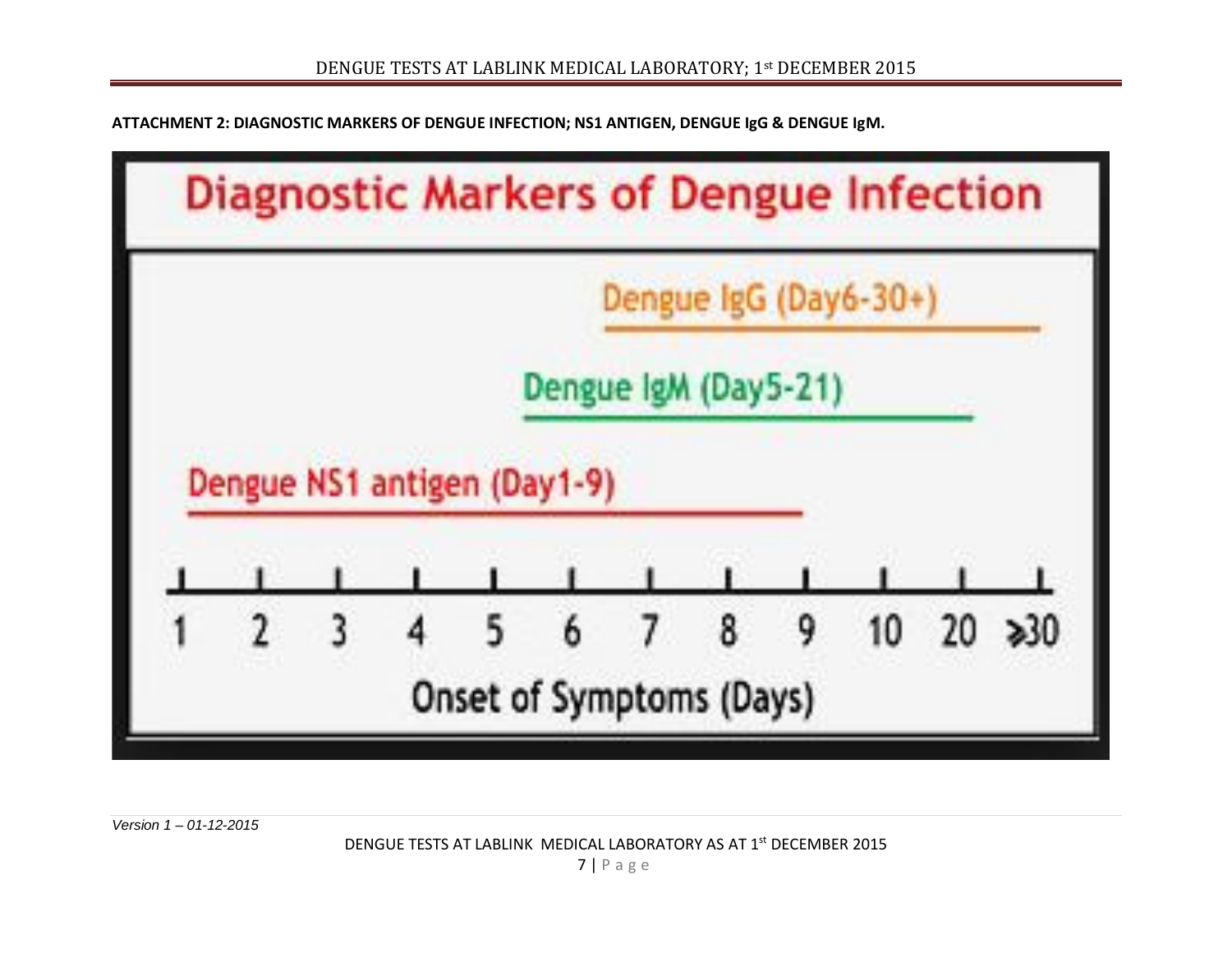